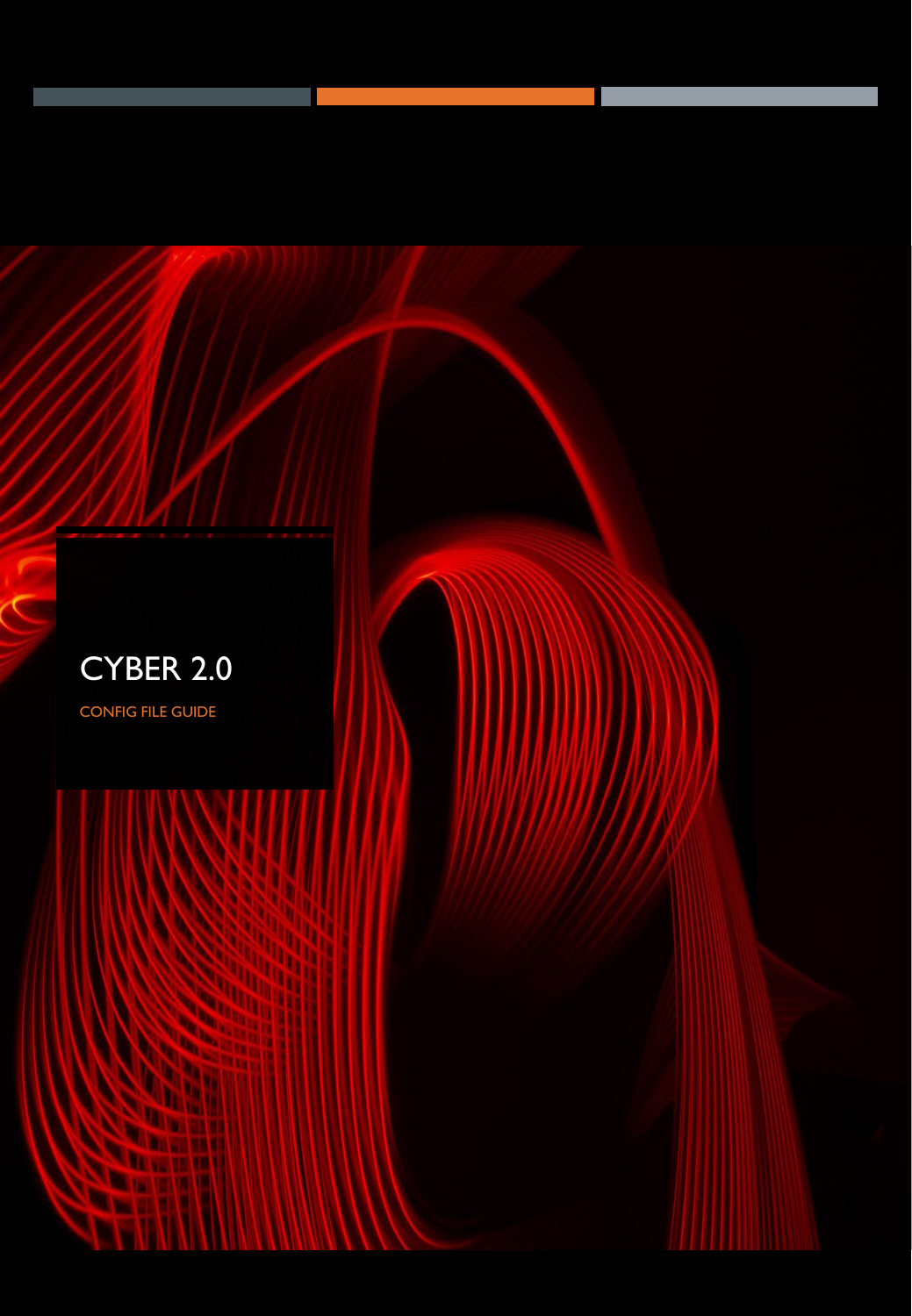## Table of contents

. .

the control of the control of the control of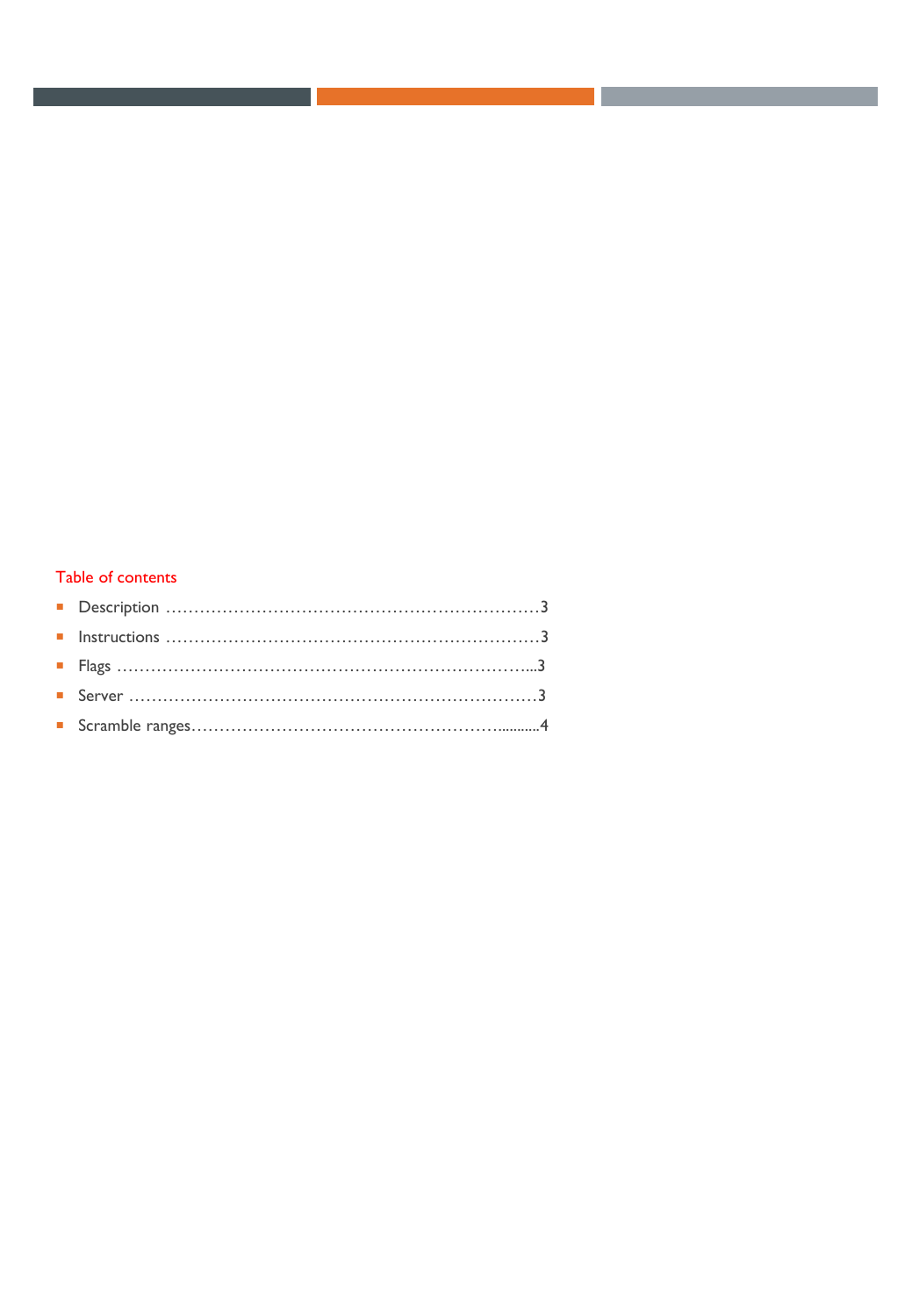## **Description**

This file allows us to configure the parameters and preferences of our security system.

 "Instructions" – the config file starts with instructions on how to read and write the file . Comments (#) are essential for a configuration file but they do not affect on how the file behaves. They are used for the developers to communicate behaviours and document important actions.

| # Instructions                                                                                             |
|------------------------------------------------------------------------------------------------------------|
| --------                                                                                                   |
| 1. The '#' character is used for comments.                                                                 |
| 2. You can use comments everywhere in the file. The text after '#' won't be considered as a configuration. |
| 3. Lines that are not comments shouldn't start with spaces, tabs and etc                                   |
| 4. In Key=Value lines, don't put spaces or tabs between the key, the '=' sign and the value.               |
| 5. List items are separated by 'enter' only. Example:                                                      |
| [Example]                                                                                                  |
|                                                                                                            |
|                                                                                                            |
| represtants two values: "A" and "B".                                                                       |
| [Example]                                                                                                  |
| A B                                                                                                        |
| represents one value: "A B".                                                                               |
|                                                                                                            |

Flags – this section controls the options which are enabled and disabled in the system.

flags can be determined with **true** or **false** commands.

**offline\_mode :** can determine if the station works online with the server or offline without. (**True** = offline , **False** = online)

**ignore\_server\_whitelist :** with this configuration, you can decide if the whitelist is loaded manually and whether to ignore the

server's sent whitelist or not. (**True** = ignore , **False** = don't ignore)

**Start\_scrambled :** determines if the station will start in scrambled mode. (True = scrambled , False = not scrambled)

[flags] # If true, works offline and doesn't communicate with the server. offline mode=false ignore\_server\_whitelists=false # If true, ignores whitelists sent from the server and uses only manually loaded whitelists. start\_scrambled=false # If true, will start in scrambled mode.

Server – this is the server's configuration part.

**"Host"** : this is the server's IP address.

**"server\_client\_communication\_protected\_mode"** : this can determine whether the client is protected by scrambling or

unprotected by unscrambling. ( 0=Protected , 1=Unprotected ) in this case the client is unprotected, which means unscrambled.

"**server\_client\_communication\_table\_replacement\_time\_seconds"**



**"Table\_replacement\_time": very important not to change any setting in this category**

[table replacement times] table replacement time seconds=1 table\_overlap\_time\_seconds=1

**"DLLs\_check\_mode\_values":** Default mode should be "=1".

"0" means that the system is checking for DLL files, it is a high security setting.

"1" tells the system not to scan or check for DLLs at all.

"2" this mode checks for DLLs but does not scan them